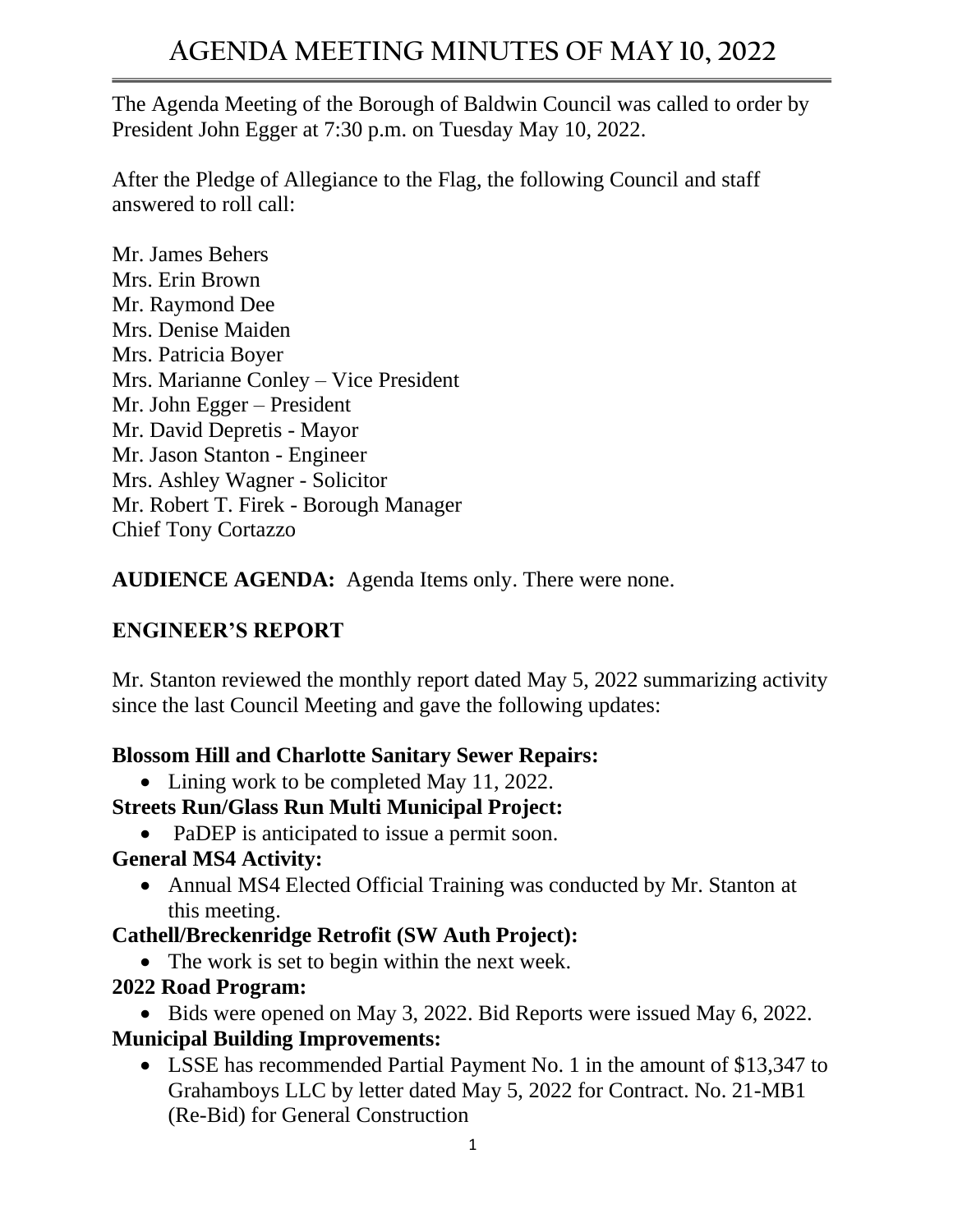### **CDBG Year 47 Demolition Contract:**

• The Borough made a recommendation to SHACOG to award the contract. **Ferry Electric:**

• A letter extension request of 60 days was issued by the architect on May 2, 2022.

#### **Everest Foods/Fresh Foods:**

• A bond reduction request was received on May 4, 2022 and is under review. **Keston-Bush Plan of Lots (Brallier Court and Gensler Road):**

• The review letter regarding the lot line modification was issued on May 6, 2022.

#### **Municipal Building Concept Site Plan:**

• Concept plans will be reviewed with Council at the June meeting.

#### **Colewood Park Improvements:**

• A meeting was held May 10, 2022 to discuss preliminary needs of the soccer association. Concept plans should be ready to present to Council at the June meeting.

*Mayor Depretis asked how the bids for the road program compared to the budget. Mr. Stanton responded that bids were in line with the budget and were competitive.* 

# **SOLICITOR'S REPORT**

Mrs. Wagner reminded Council that the Intermunicipal Liquor License Transfer Hearing for WOW Asian Palace LLC. will take place at the May 18, 2022 Council meeting.

The remainder of Mrs. Wagner's report pertains to legal matters and will be presented in Executive Session.

### **MAYOR'S REPORT**

Mayor Depretis will give his monthly report next week.

Chief Cortazzo updated council on the following items:

• The hiring process for a new police officer is still ongoing. Council gave verbal approval to begin background investigations on top candidates after written test scores are received.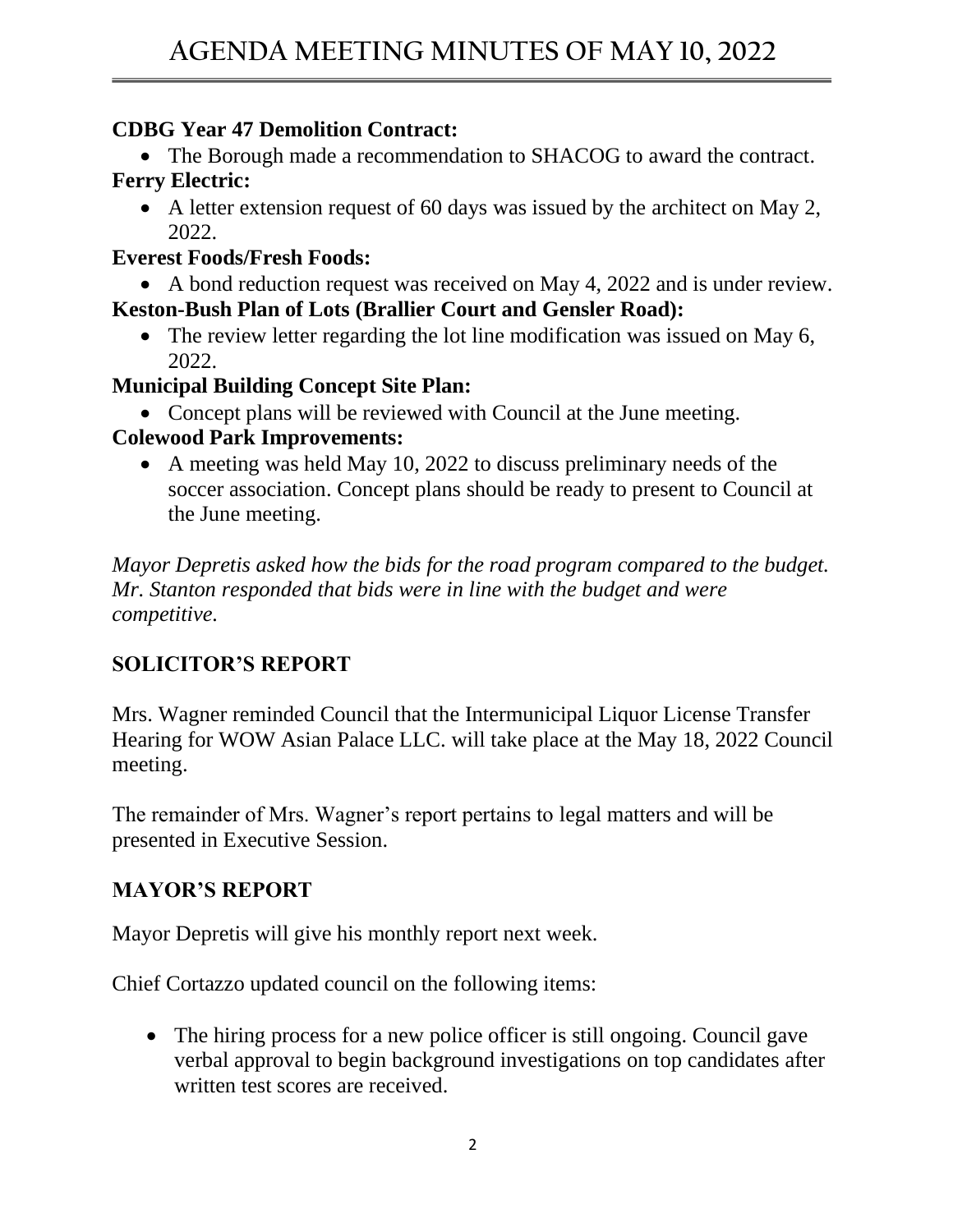- The Chief is looking into grant opportunities for the purchase of new body cameras.
- A motion will be added to the agenda for the May 18, 2022 meeting for Council to consider applying for a COPS Hiring Grant.

# **ADMINISTRATION**

Mr. Firek submitted his monthly written report to Council for review and gave the following updates:

### **Sanitary Sewer Sale:**

• Mr. Tom Wyatt from Obermayer introduced himself to Council and spoke about his role in the Sanitary Sewer Sale process. A discussion was had about Mr. Wyatt's experience with other Sanitary Sewer Sales.

#### **Fire Department Consolidation:**

• Mr. Firek and two members of Council and the Mayor plan to attend the upcoming May 19, 2022 meeting.

### **Marquee Sign/Message Board:**

• Senator Brewster identified grant money to cover the cost of a new message board sign for the Borough Building.

### **Fence at McAnnulty School:**

• The Baldwin-Whitehall School District would like to place a fence around the soccer/play area at McAnnulty School. A portion of the field/fence are on unused Borough Park property.

*A discussion was had about the fence and property maintenance. Mayor Depretis suggested notifying neighbors of plans to construct the fence.*

### **Municipal Emergency Operations Plan (EOP):**

• A draft copy was provided for consideration at next week's meeting.

# **FINANCE**

Mrs. Maiden provided her monthly financial report. She also discussed the increased activity at the Library.

Mrs. Maiden asked for permission to hang a roadway banner within the Municipality to advertise for Community Day. Council gave verbal consent to hang a banner if one is obtained.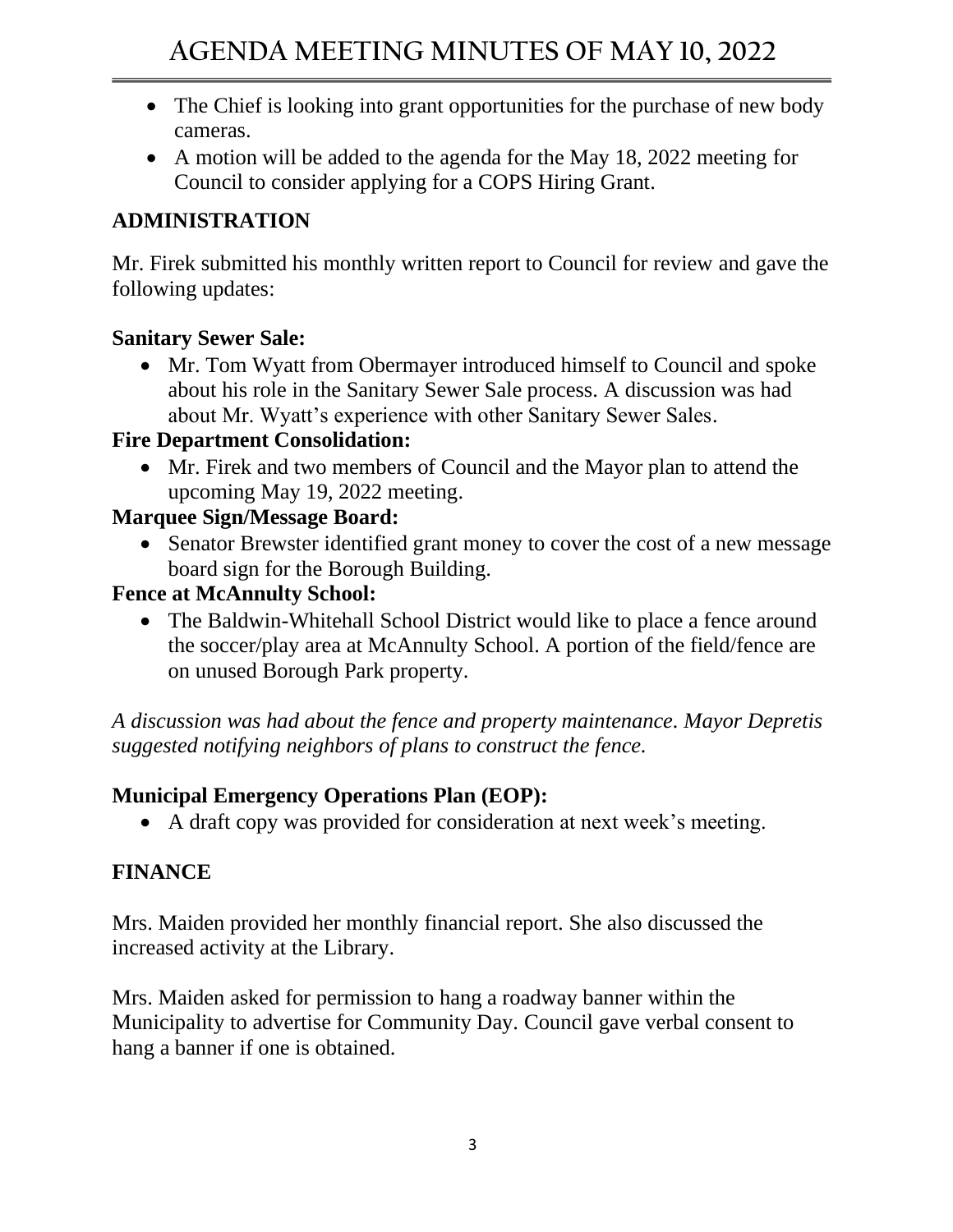*Mr. Dee added that there may be a liability issue hanging a sign across a roadway that should be checked out with the insurance company before proceeding.* 

# **PUBLIC WORKS**

Mr. Dee will give his report next week.

## **MUNICIPAL SERVICES MANAGER REPORT**

Mr. Lubin provided a few updates to Council:

- 2021 Road Program punch list items are being scheduled by the Contractor.
- Bids for the 2022 Road Program were opened, with A. Liberoni coming in as the lowest bidder. Mr. Lubin recommended delaying any add alternates at this time due to recent emergency repairs that were unexpected impacts to the budget.
- Elm Leaf Park final phase work is ongoing. There will be two pay requests on the agenda for approval next week.
- A sewer line on Kirk Ave. is in need of a spot liner.
- There was a hill slide within the Borough's gated storage area in Elm Leaf Park that was in danger of impacting the nearby stream and necessitated an emergency repair. A pay request for repairs will be on the agenda for approval at next week's meeting.
- There will be an event at the Library on June 8, 2022 for senior citizens.
- Pool cleaning and patchwork is underway.
- A replacement diving board for the pool will not be available until at least June. Therefore, the pool will open without a diving board until one is available for purchase.
- The SHACOG salt agreement will be given to Council for review after it is received in June.
- The new traffic signs for Walton Road will be installed at the end of next week.
- There was a sewage backup behind the Backdraft Bar and Grill which was cleaned up and the line is now in the process of being repaired.

*Mr. Egger asked about a sanitary storm sewer lid that supposedly blew off behind Young Dr. Mr. Lubin replied that that was not accurate and clarified that a storm manhole (a round concrete slab with a drain cap in the center) had storm water*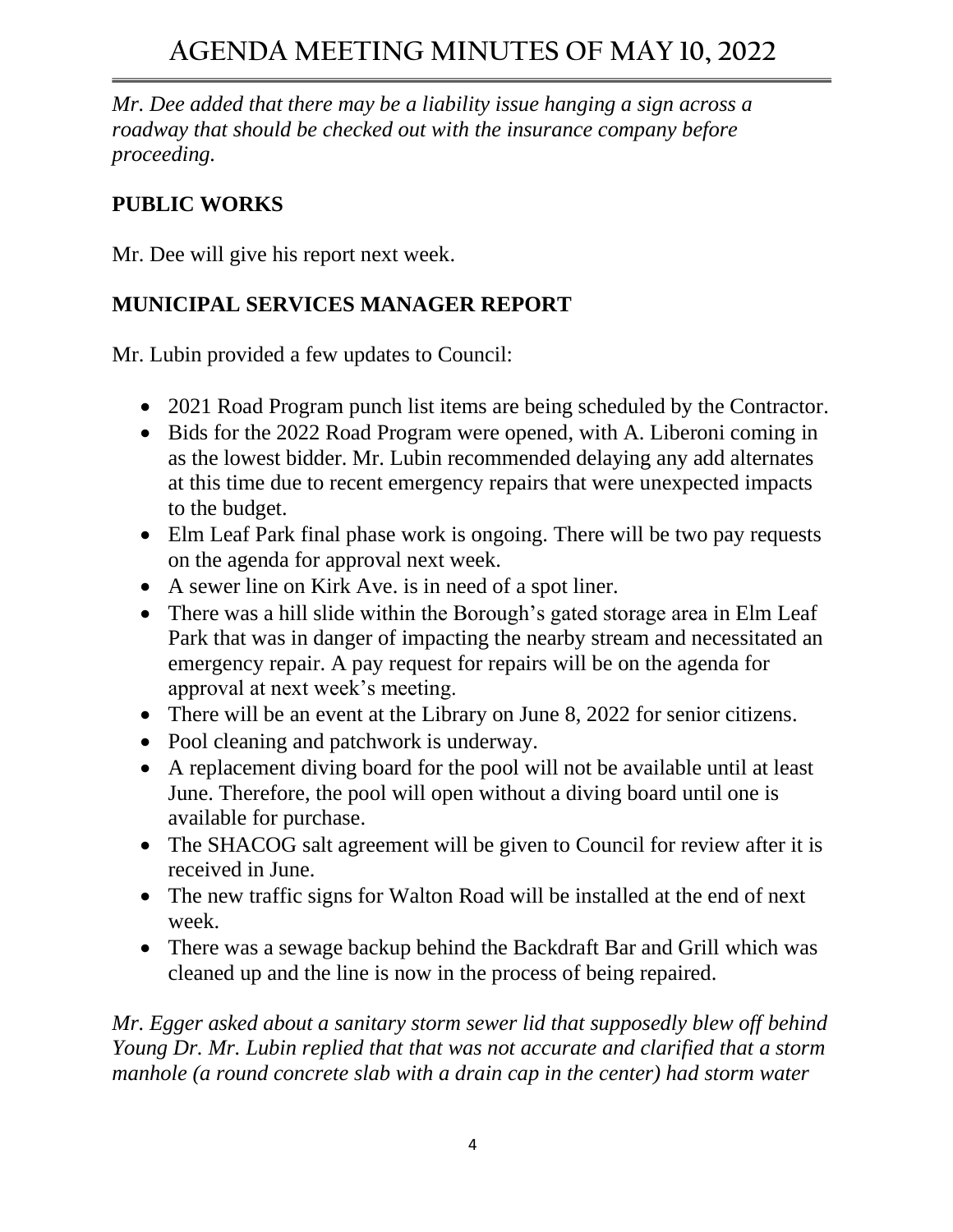*exiting through the center hole. Mr. Lubin added that a full investigation has been done and no problems have been identified with the Borough Storm line.* 

## **PARKS AND RECREATION**

Mrs. Boyer will provide her report next week.

## **ZONING AND PLANNING**

Mrs. Brown will provide her report next week. She provided the following update:

- The Planning Commission Meeting was held May 9, 2022. Moving the Keston property line was discussed.
- Mark Duffy submitted his resignation from the Planning Commission.
- Mrs. Brown spoke with Representative Pisciottano regarding the Rt. 51 Streetscape Ordinance.
- The Zoning Hearing Board Meeting will be held May 19, 2022.

## **PUBLIC SAFETY**

Mr. Behers provided his report:

|                   | Calls: | Average Response Time: |
|-------------------|--------|------------------------|
| <b>BEMS</b>       | 265    | 7.1 minutes            |
| <b>Option VFD</b> | 40     | 8.15 minutes           |
| South Baldwin VFD | $2\pi$ | 8.5 minutes            |

### **PERSONNEL**

Mrs. Conley had no report at this time.

*Mr. Dee asked for an update on the social work internship through Slippery Rock University. Chief Cortazzo updated that there is an agreement in place and he hopes an intern will be available this Summer.*

### **NEW BUSINESS**

*Mr. Egger expressed that he is upset over the Baldwin Borough Democratic Organization being denied a booth at Community Day. A discussion was had and it was agreed upon that the list of approved/denied booths will be brought before Council for review at next week's meeting.* 

**AUDIENCE AGENDA:** Any issue pertaining to Borough Business.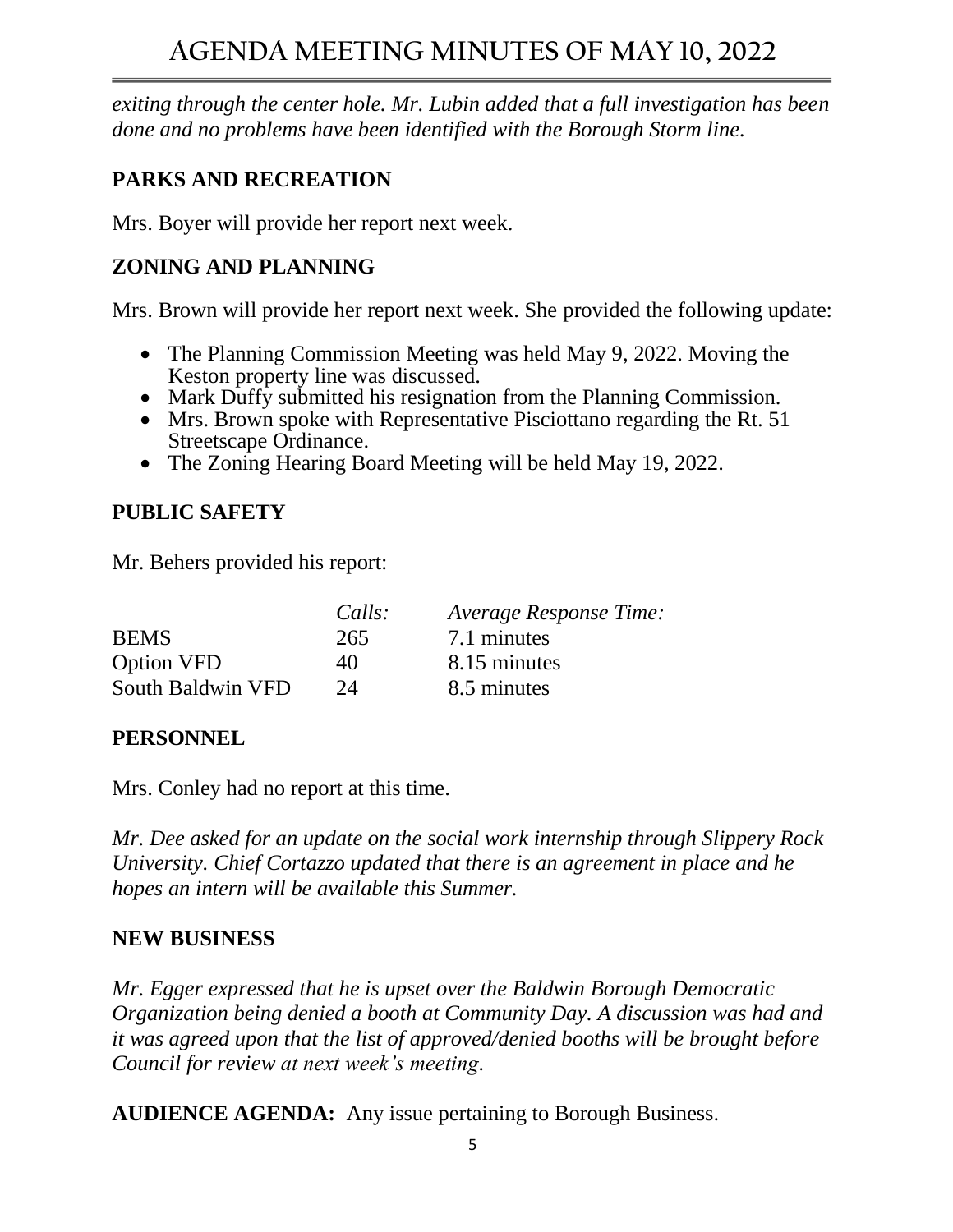*Ms. Lori Goettler 807 Glass Run Rd. Apt. B asked if pool passes will be provided for members of the fire department this year. Mr. Egger confirmed that they will continue to be provided.*

*Mr. Jason Anthony Mavilla of 180 Curry Hollow Rd. asked to bring a matter before Council. Since Mr. Mavilla is not a resident of Baldwin Borough, Council took a roll call vote to allow a non-resident to speak during the Audience Agenda portion of the meeting.* 

**M-1** *Mrs. Brown made a motion to allow a non-resident of Baldwin Borough to speak during the audience agenda portion of the meeting; second by Mrs. Boyer.* 

*A roll call vote was taken:*

*Mr. Dee – No Mrs. Boyer – No Mrs. Brown – No Mrs. Maiden – No Mr. Behers – No Mrs. Conley – No Mr. Egger – No*

*Upon vote, the motion failed unanimously.* 

*Mrs. Daria DiGorio of 665 Charlotte Dr. asked for an update on Summer Camp. Mrs. Maiden responded that funding for wages was not obtained so unfortunately, it seems that Summer Camp would be not be feasible this year. She is hoping that it will be able to happen next Summer.*

- **M-2** *Mrs. Conley made a motion to go into Executive Session to discuss personnel and legal matters; second by Mrs. Maiden. Upon vote, the motion was passed unanimously.*
- **M-3** *Mr. Dee made a motion to adjourn from Executive Session; second by Mr. Behers. Upon vote, the motion was passed unanimously.*
- **M-4** *Mrs. Conley made a motion to approve Resolution No. 2022-05-13 Appointing George Janocsko as the Neutral Hearing Examiner for*